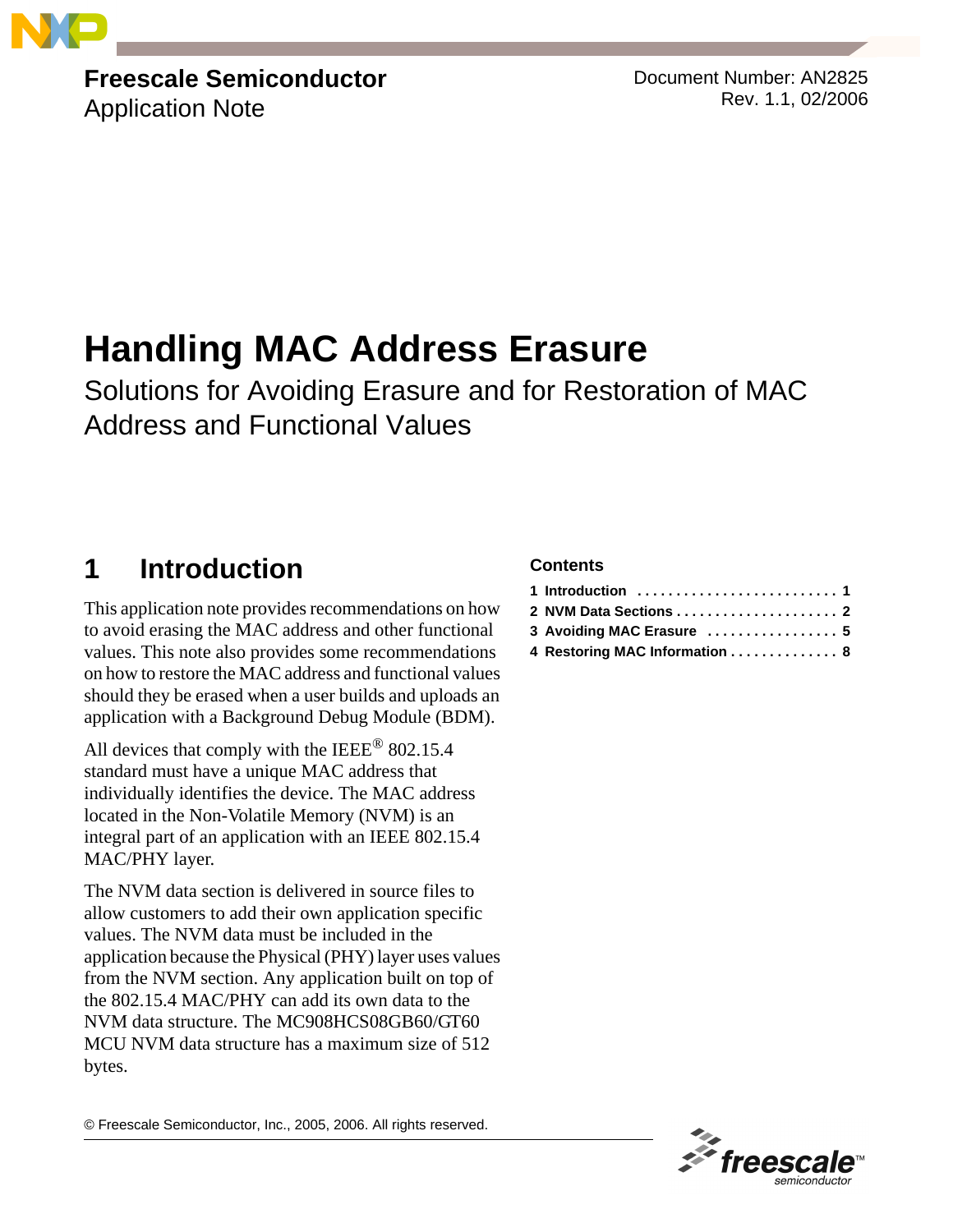

# <span id="page-1-0"></span>**2 NVM Data Sections**

The NVM data is divided into six sections:

- 1. Application Software Component Information Contains the version numbers and build dates for different parts of the application. (Keeps track of the different versions.)
- 2. Application Configuration Values Holds crucial HCS08 setup values for the MC1319x CLKO output, ICG module register values, self clock mode filter values, and UART baud rate values.
- 3. Production Data MAC Address and Functional Values Contains the unique 64 bit IEEE MAC address, Antenna Select, Sleep Mode, hardware name, serial number, and production information.

#### **NOTE**

The MAC Address and Functional Values as shown in [Figure 2](#page-3-0) contain vital information used by the code.

The Production Specific Information as shown in [Figure 2](#page-3-0), is used only by the Test Tool as non-vital tracking information and is not used by any embedded applications.

- 4. Production Data, RF Chip Parameters Keeps Crystal trim, bias Setting, and Channel PA's.
- 5. Application Specific Section Store application specific NVM data.
- 6. Flash System Flag Holds a flash module system flag.

The MAC address and functional values contained in the MAC Address and Functional Values Section, are combined with the Production Specific Information Section and all of these are written into the NVM data section when the evaluation boards are produced. The current valid evaluation boards are:

- 13192-EVB (DIG528)
- 13192-SARD (DIG536)
- AXM0308C
- 13213-NCB
- 13213-SRB

The evaluation boards are produced with the Freescale Embedded Bootloader pre-programmed into them to allow users to evaluate different demonstration applications. However, some of the demonstration applications are delivered as source files in a CodeWarrior MCP-project. The MCP projects use the Freescale BDM flash programmer to upload a new application built under the Integrated Development Environment (IDE).

When users build and upload an application with a Background Debug Module (BDM), such as the P&E BDM Multilink Debugger for HCS08 using the default CodeWarrior CPROG (HiWave) flash programmer from P&E, the flash is completely erased, and with it, the NVM and Embedded Bootloader sections. This means that the Production Specific Section, the MAC Address Section and Functional Values and the Embedded Bootloader sections are erased.

#### **NOTE**

At production, the MAC address is printed on a label located on the back side of the boards.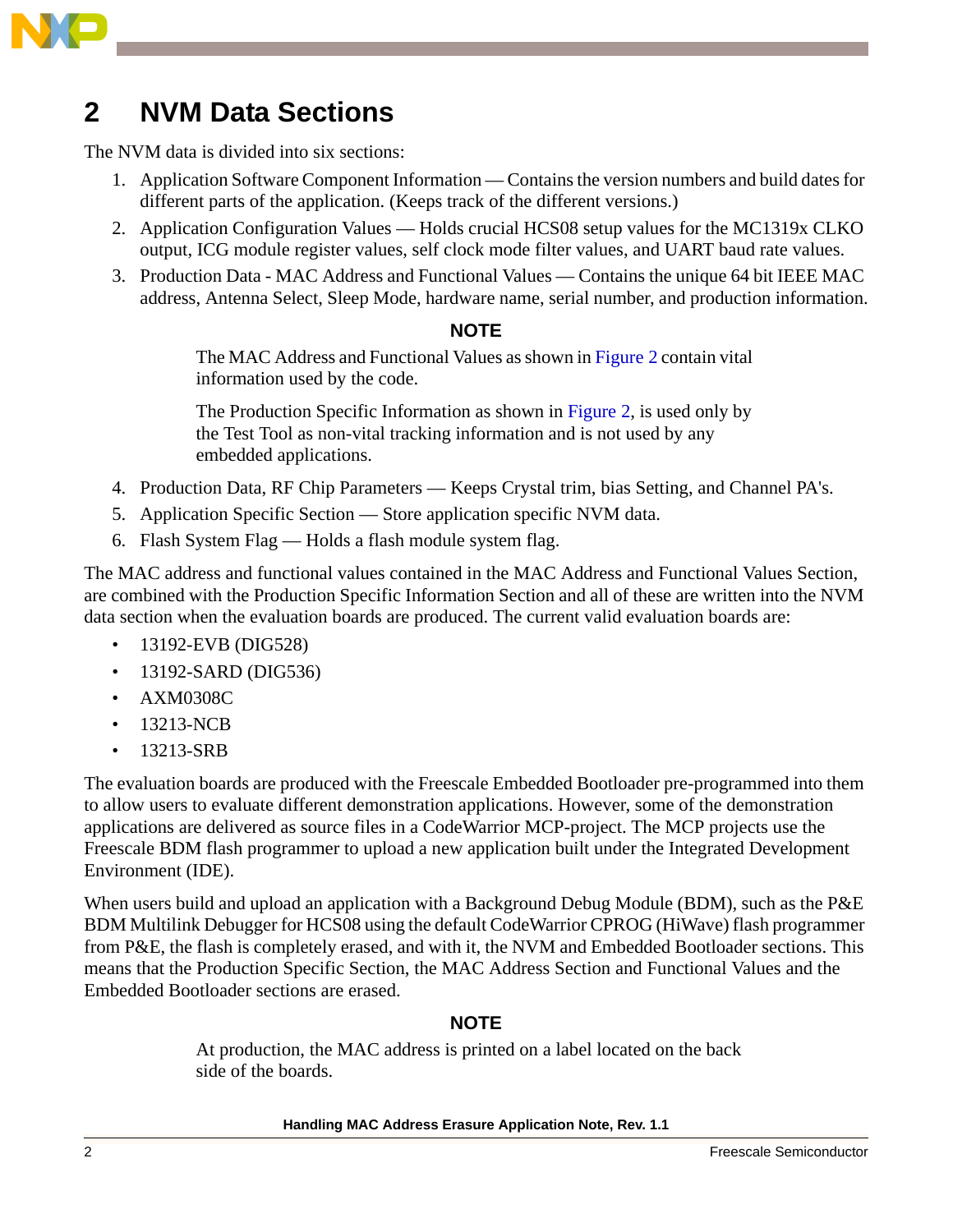

[Figure 1](#page-2-0) shows the Embedded Bootloader window with the MAC Address and Functional Values and Production Specific Information erased. [Figure 2](#page-3-0) shows this same information restored.

| FS EB. 13213 V5.32 Jan 17 2006 08:51:45                |                           |                                                                                                                                      | $\boldsymbol{\mathsf{x}}$        |  |
|--------------------------------------------------------|---------------------------|--------------------------------------------------------------------------------------------------------------------------------------|----------------------------------|--|
| System Configuration Information                       |                           |                                                                                                                                      |                                  |  |
| Copyright:                                             |                           | (c) Copyright 2004 Freescale Inc. All rights reserved                                                                                | Load from NV-RAM                 |  |
| Firmware Label:<br><b>MAC</b> Version:<br>PHY Version: |                           | DB Label: Freescale 802.15.4 V. 1063T<br>MAC FFD V1063T Build: Jan 04 2006 09:15:44<br>PHY TOROWP V1063T Build: Jan 04 2006 09:18:55 | Save to NV-RAM<br>Load from File |  |
| Target Version:                                        |                           | PTC Demo Ver 2.02d Build: Jan 26 2006 15:25:20<br>FS EB. 13213 V5.32 Jan 17 2006 08:51:45                                            |                                  |  |
| Bootloader Version:<br>NVM-RAM Version:                | 0x0004                    |                                                                                                                                      | Save to File                     |  |
| MCU Manufacture:<br><b>MCU</b> Version:                | 0x00<br>0x02              | Application Specific Section >>                                                                                                      | Close NV-RAM                     |  |
| Clock Related Configuration Values                     |                           | <b>MAC Address &amp; Functional Values</b>                                                                                           |                                  |  |
| System Bus Frequency:                                  | $0x10 \div$               | <b>MAC Address:</b><br>0xFFFFFFFFFFFFFFFF                                                                                            |                                  |  |
| Clock Out Setting:                                     | $\frac{1}{100}$<br>0x7E85 | $\frac{1000}{1000}$<br>Antenna Select<br>0x01                                                                                        |                                  |  |
| <b>HF Calibration:</b>                                 | $\equiv$<br>0x968D        | Sleep Mode Enable:<br>0x00 $-$                                                                                                       |                                  |  |
| Crystal Trim & Bias:                                   | ÷<br>0x7E85               |                                                                                                                                      |                                  |  |
| ICG Module                                             |                           | Production Specific Information                                                                                                      |                                  |  |
| ICGC1:                                                 | 금<br>0x18                 | HW Name Revision:                                                                                                                    |                                  |  |
| ICGC2:                                                 | $\frac{1}{2}$<br>0x20     | OxFFFFFFFFFFFFFFFFFFFFF<br>Serial Number:                                                                                            |                                  |  |
| Self Clocked Filter Value                              |                           |                                                                                                                                      |                                  |  |
| ICGFLTU:                                               | 壽<br>0x02                 | OxFFFF<br>$\frac{1}{100}$<br>Production Site:                                                                                        |                                  |  |
| ICGFLTL:                                               | 중<br>0x40                 | $\frac{1}{100}$<br>0xFF<br>Contry Code:                                                                                              |                                  |  |
| <b>UART Baud Rate</b>                                  |                           |                                                                                                                                      |                                  |  |
| SCI1BDH:                                               | $\frac{1}{2}$<br>0x00     | l0xFF<br>Production Week Code:                                                                                                       |                                  |  |
| SCI1BDL:                                               | $\frac{1}{2}$<br>0x34     | Production Year Code:<br>OxFF                                                                                                        |                                  |  |
| <b>RF</b> Settings                                     |                           |                                                                                                                                      |                                  |  |
| PA Level:                                              | 0xBC                      |                                                                                                                                      |                                  |  |
| Channel Select:                                        | 0x0C                      | 11 - 18: BC BC BC BC BC BC BC BC BC<br>{  19 - 26: BC BC BC BC BC BC BC BC BC<br>Channel PA                                          |                                  |  |

<span id="page-2-0"></span>**Figure 1. Embedded Bootloader Window (Information Erased)**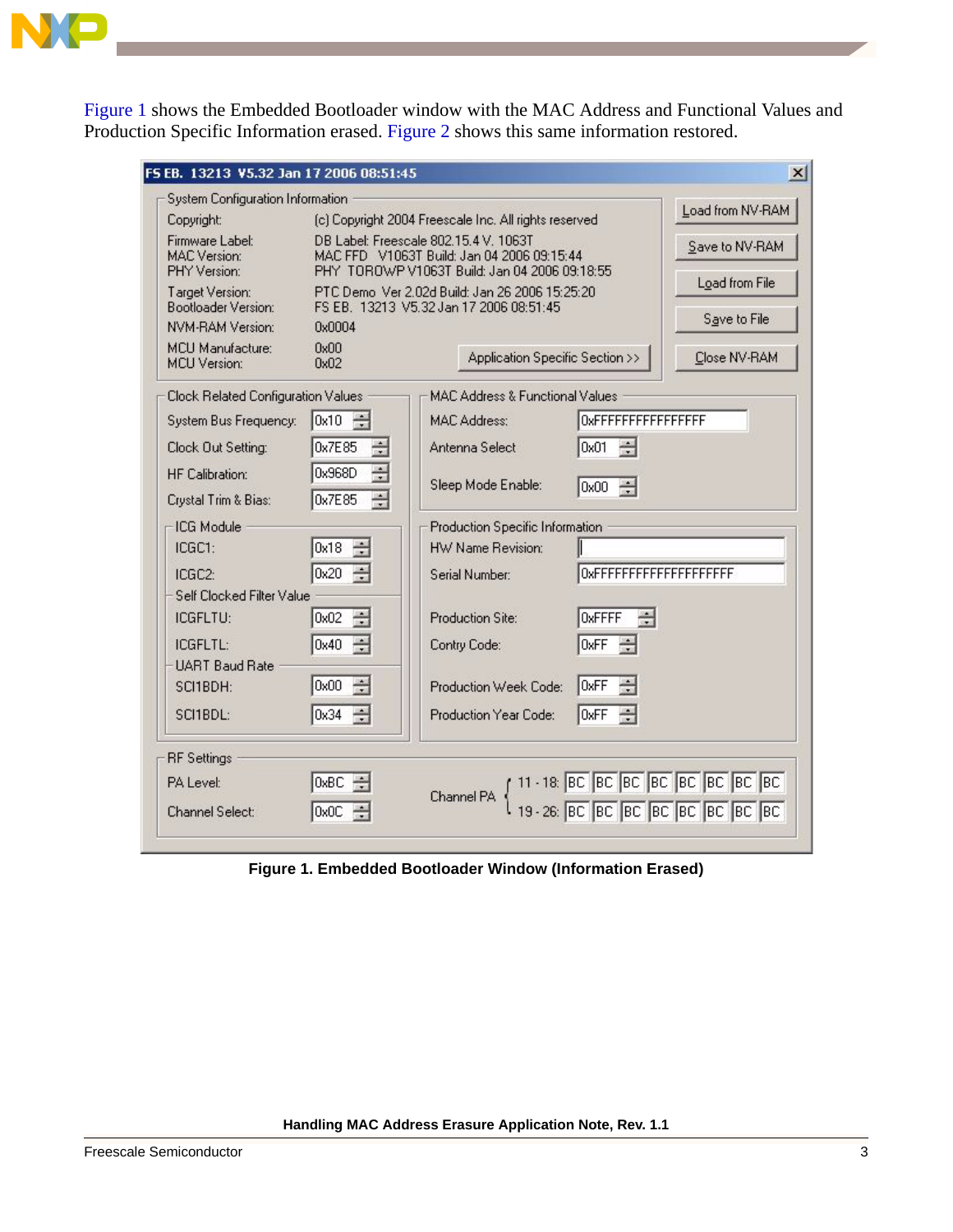

 $\overline{\phantom{a}}$ 

| FS EB. 13213 V5.32 Jan 17 2006 08:51:45                |                                         |                                                                                             |                                | x <sub>l</sub>                                                                             |
|--------------------------------------------------------|-----------------------------------------|---------------------------------------------------------------------------------------------|--------------------------------|--------------------------------------------------------------------------------------------|
| System Configuration Information                       |                                         |                                                                                             |                                | Load from NV-RAM                                                                           |
| Copyright:                                             |                                         | (c) Copyright 2004 Freescale Inc. All rights reserved                                       |                                |                                                                                            |
| Firmware Label:<br><b>MAC</b> Version:<br>PHY Version: | DB Label: Freescale 802.15.4 V. 1063T   | MAC FFD V1063T Build: Jan 04 2006 09:15:44<br>PHY TOROWP V1063T Build: Jan 04 2006 09:18:55 |                                | Save to NV-RAM                                                                             |
| Target Version:<br>Bootloader Version:                 | FS EB. 13213 V5.32 Jan 17 2006 08:51:45 | PTC Demo Ver 2.02d Build: Jan 26 2006 15:25:20                                              |                                | Load from File                                                                             |
| <b>NVM-RAM Version:</b>                                | 0x0004                                  |                                                                                             |                                | Save to File                                                                               |
| <b>MCU Manufacture:</b><br><b>MCU</b> Version:         | 0x00<br>0x02                            | Application Specific Section >>                                                             |                                | Close NV-RAM                                                                               |
| Clock Related Configuration Values                     |                                         | <b>MAC Address &amp; Functional Values</b>                                                  |                                |                                                                                            |
| System Bus Frequency:                                  | $0x10 \div$                             | MAC Address:                                                                                | 0x0050C237B0002B00             |                                                                                            |
| Clock Out Setting:                                     | $\frac{1}{100}$<br>0x7E85               | Antenna Select                                                                              | $\frac{1}{\sqrt{2}}$<br>0x01   |                                                                                            |
| <b>HF</b> Calibration:                                 | $\equiv$<br>0x968D                      | Sleep Mode Enable:                                                                          | $0x00 -$                       |                                                                                            |
| Crystal Trim & Bias:                                   | ÷<br>0x7E85                             |                                                                                             |                                |                                                                                            |
| -ICG Module                                            |                                         | Production Specific Information                                                             |                                |                                                                                            |
| ICGC1:                                                 | $\frac{1}{\sqrt{2}}$<br>0x18            | HW Name Revision:                                                                           | 13213-NCB                      |                                                                                            |
| ICGC2:                                                 | 0x20 $\div$                             | Serial Number:                                                                              | OxFFFFFFFFFFFFFFFFFFFF         |                                                                                            |
| Self Clocked Filter Value                              |                                         |                                                                                             |                                |                                                                                            |
| ICGFLTU:                                               | $\frac{1}{100}$<br>0x02                 | Production Site:                                                                            | $\frac{1}{\sqrt{2}}$<br>OxFFFF |                                                                                            |
| ICGFLTL:                                               | $0x40 \div$                             | Contry Code:                                                                                | 0xFF                           |                                                                                            |
| <b>UART Baud Rate</b>                                  |                                         |                                                                                             |                                |                                                                                            |
| SCI1BDH:                                               | $\frac{1}{100}$<br>0x00                 | Production Week Code:                                                                       | l0xFF                          |                                                                                            |
| SCI1BDL:                                               | 0x34<br>る                               | Production Year Code:                                                                       | l0xFF                          |                                                                                            |
| <b>RF</b> Settings                                     |                                         |                                                                                             |                                |                                                                                            |
| PA Level:                                              | 0xBC                                    |                                                                                             |                                |                                                                                            |
| Channel Select:                                        | OxOC                                    |                                                                                             |                                | Channel PA { 11 - 18: BC BC BC BC BC BC BC BC BC<br>19 - 26: BC BC BC BC BC BC BC BC BC BC |
|                                                        |                                         |                                                                                             |                                |                                                                                            |

<span id="page-3-0"></span>**Figure 2. Embedded Bootloader Window (Information Restored)**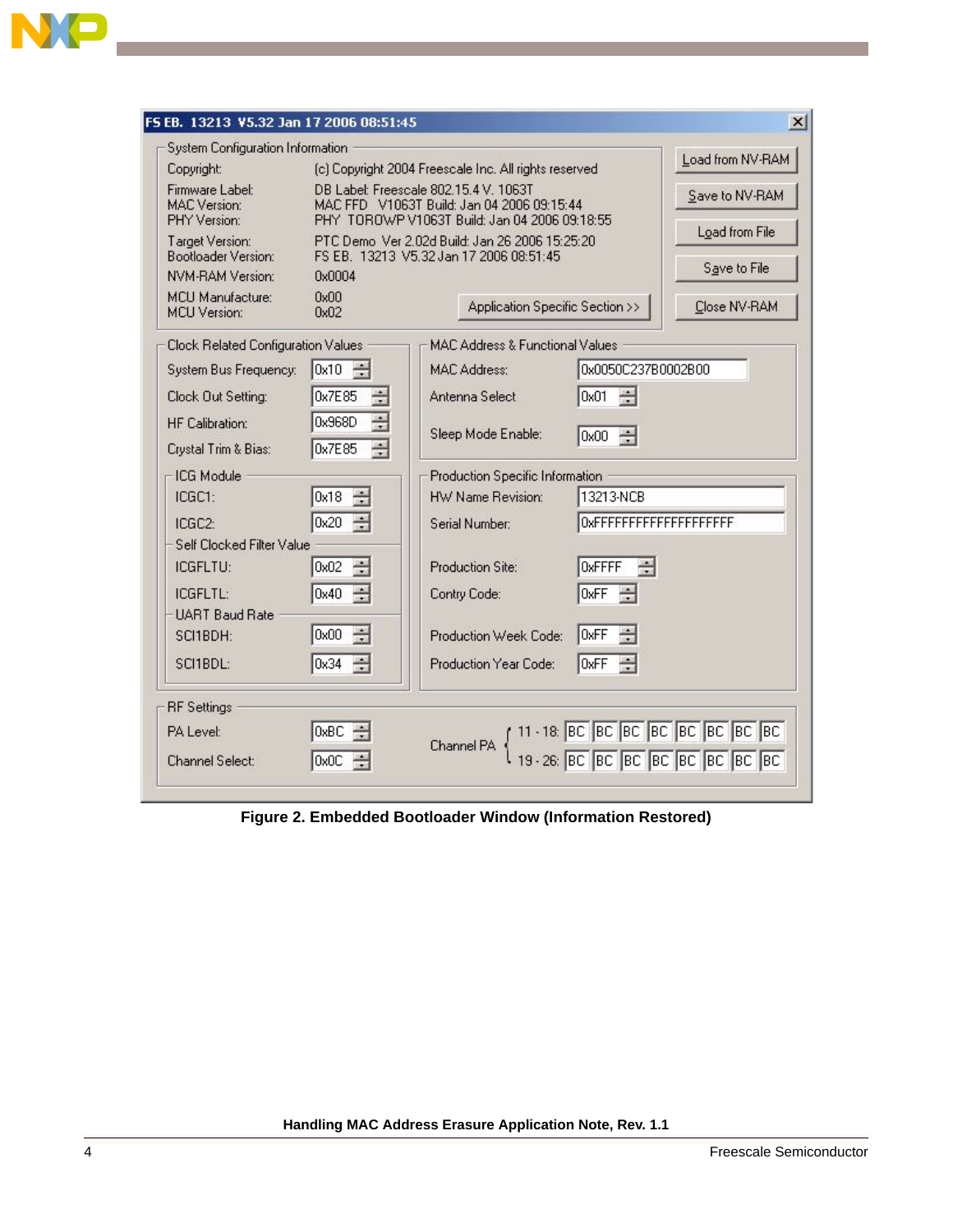

# <span id="page-4-0"></span>**3 Avoiding MAC Erasure**

This section describes some recommended solutions to avoid erasing the MAC address and functional values. While four solutions are described, Freescale recommends using one of the following two solutions to avoid erasing the MAC address and functional values.:

- Avoiding Erasure Solution One Demonstrates the use of the Freescale BDM flash programmer. This solution is employed when the uploading of new firmware, preservation of the MAC address and functional values, and full debug features are required.
- Avoiding Erasure Solution Two Demonstrates the use of the Freescale Embedded Bootloader (a part of the Freescale Test Tool). This solution is employed when only the uploading of new firmware and preservation of the MAC address and functional values are required.

## **3.1 Avoiding Erasure Solution One**

The Freescale BDM flash programming tool (Bootloader.exe) is a PC command line version program which can be called with different options from a script file. It can program an application into the flash and preserve the production data in the NVM for a Freescale 802.15.4/ZigBee application. It uses the BDM interface with the P&E BDM Multilink Debugger. It programs the application with NVM parameters and preserves all the vital production data such as the MAC address located in the NVM on the board. The P&E BDM Multilink Debugger is used for full debugging capability. See the Freescale Test Tool documentation for more details.

The Freescale Switch Demonstration Application (EVK\_Switch\_Demo.MCP) contains three (3) software targets that demonstrate different ways to build an application. All of these software targets show how to build and program the application to flash with the Freescale BDM flash programming tool without erasing the MAC address, functional values, and production data.

See the *Switch Demonstration Application Note*, AN2773 for more details.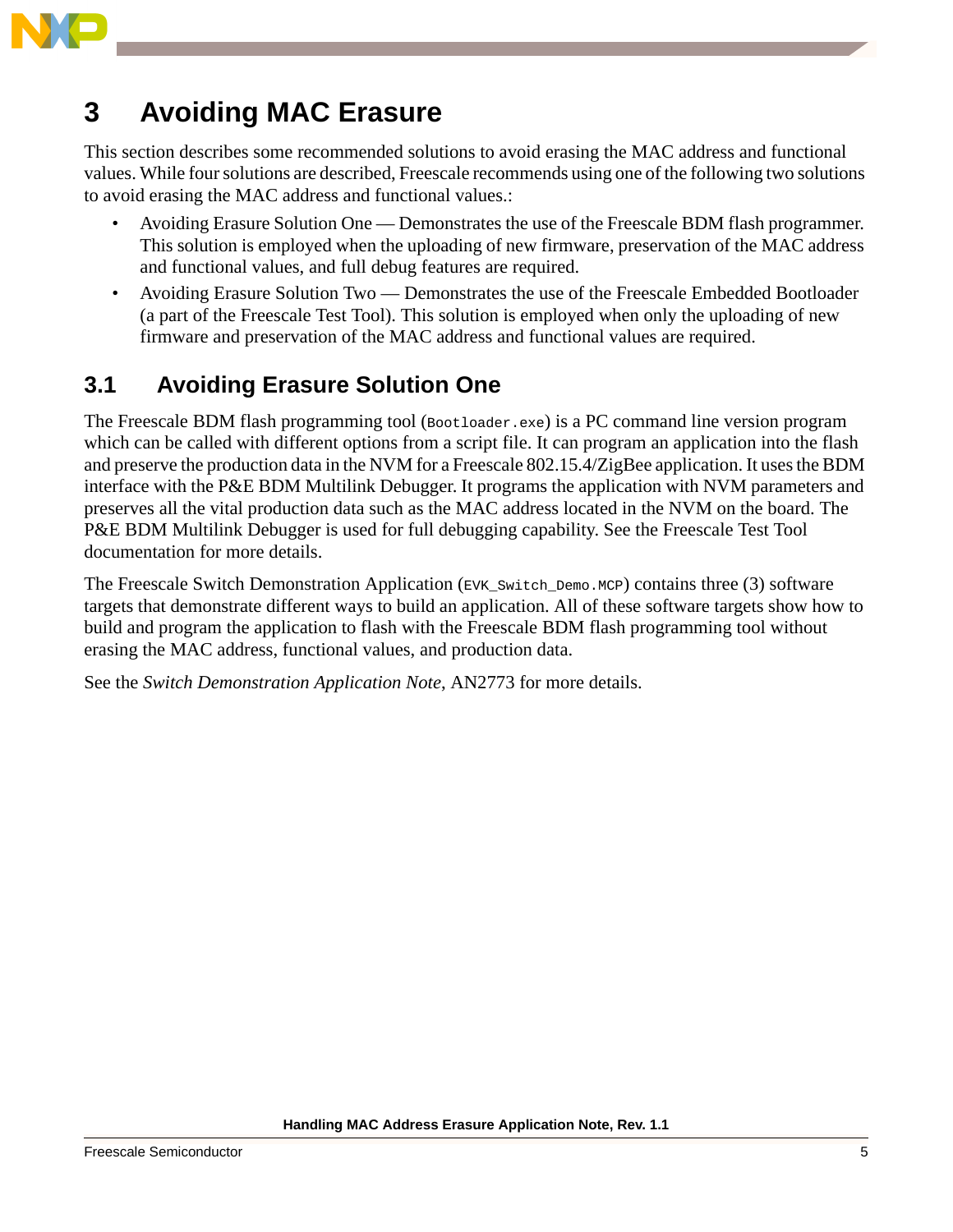

### **3.2 Avoiding Erasure Solution Two**

The MAC address and functional values are also preserved if the application is downloaded with the Freescale Embedded Bootloader on the board. The application must be downloaded using the Embedded Bootloader application found in the Freescale Test Tool.

#### **NOTE**

User hardware must comply with the Freescale MC1319x, MC1320x, and MC1321x HCS08 Reference Design I/O layout to have a working Embedded Bootloader. If hardware other than the prescribed boards are used, the Embedded Bootloader can be ported to other I/O layouts as described in the *802.15.4/ZigBee Embedded Bootloader Reference Manual*, 802154EBRM.

In order for the Embedded Bootloader to function, a UART or USB interface must be available on the target hardware (PCB).

The application must also be built to support the Embedded Bootloader interface. The Freescale Switch Demonstration Application (EVK\_Switch\_Demo.MCP) Software Target Three (3) demonstrates how to make an application which supports the Embedded Bootloader interface.

See the *Switch Demonstration Application Note*, AN2773 for more details.

The Embedded Bootloader does not support any debug features. However, the P&E HiWave debugger with the P&E Multilink BDM debugger attached, can be launched afterwards and the application symbols from the \*.elf or \*.abs files can be downloaded using that debugger. Make sure to select load symbols only. The application, with the exception of the Embedded Bootloader, can now be fully debugged.

See the *802.15.4/ZigBee Embedded Bootloader Reference Manual*, 802154EBRM for more details.

### **3.3 Avoiding Erasure Solution Three**

The MAC address and Functional Values can be written directly into the application. However, this requires that an application is built for each unique MAC address.

#### **NOTE**

This solution is only for users who do not have the Freescale Test Tool installed. Because this solution is only recommended for small development and test setups, Freescale does not recommend using this method for production systems.

The MAC address is written into the  $_{\text{NV}\_\text{Data.c}}$  C source code file. An example is located in the Switch Demonstration Application (EVK\_Switch\_Demo.MCP) .\src\code\sys folder. Default values for the other functional values are already present.

New application data members must first be added to the NV\_Data.h file. An example is located in the . $\simeq\csc\csc\sqrt{\csc}$  folder. This file contains the NVM layout.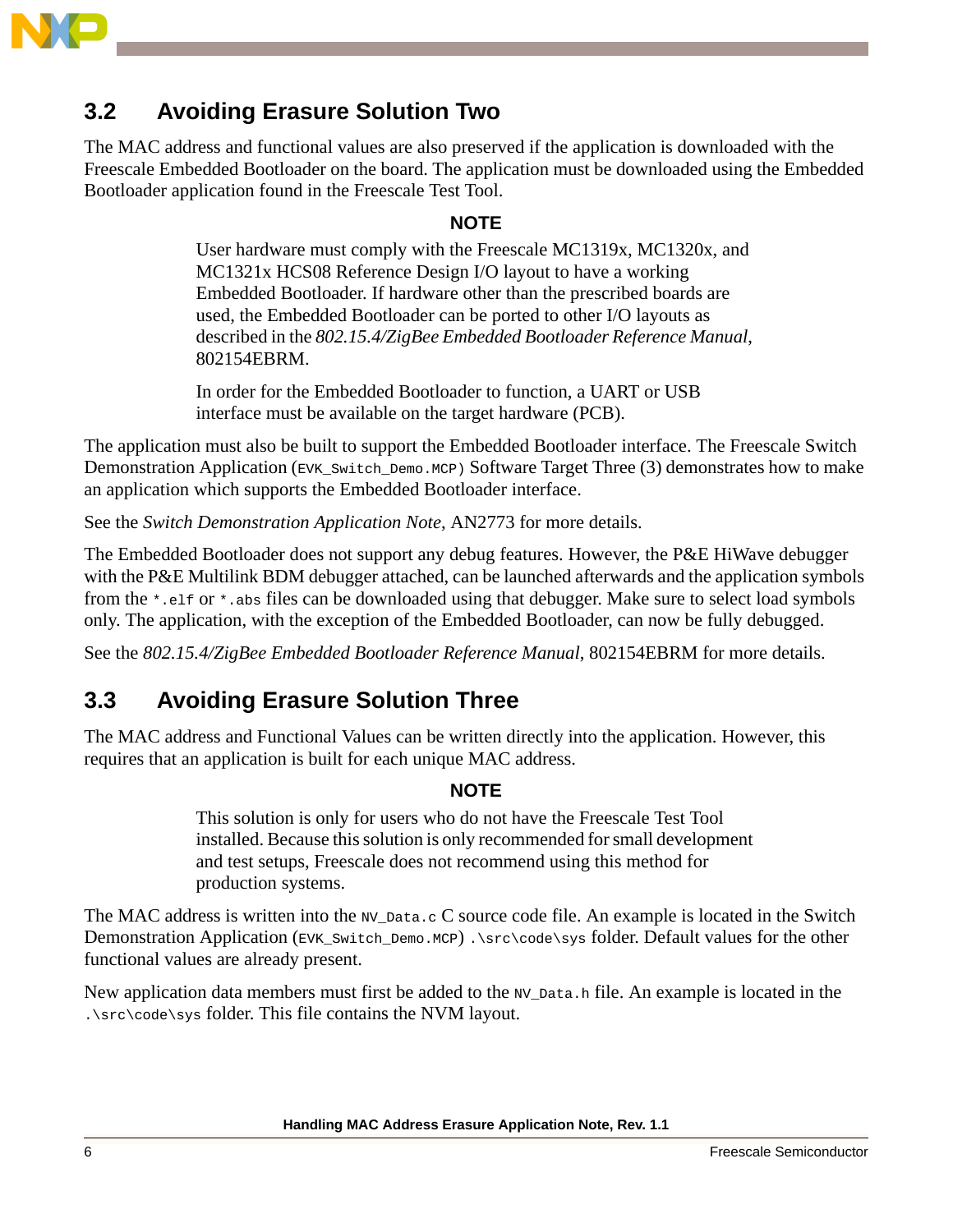

#### **NOTE**

With this solution, the application can be downloaded along with the CodeWarrior IDE using the default BDM CPROG flash programmer, even though the other production data is erased.

### **3.4 Avoiding Erasure Solution Four**

The MAC address and functional values can be written through an application that supports a communication interface (UART/USB). The application image is built with an empty MAC address (0xFFFFFFFFFFFFFFFF) but with default values for the other functional values. See the NV\_Data.c file for more information. An example is located in the Switch Demonstration Application (EVK\_Switch\_Demo.MCP) .\src\code\sys folder. Default values for the other functional values are already present.

#### **NOTE**

Freescale recommends this solution only if none of the other solutions apply. However, this solution could be used if the MAC address is kept in a separate host system running a ZigBee stack with its own NVM. The unique MAC address would then be written to the 802.15.4 MAC/PHY NVM at power up through the communication interface.

The Freescale EVK\_PTC\_Demo\_w\_Embedded\_Bootloader demonstration application provides an example on how to write the MAC address to NVM through a UART or USB communication interface.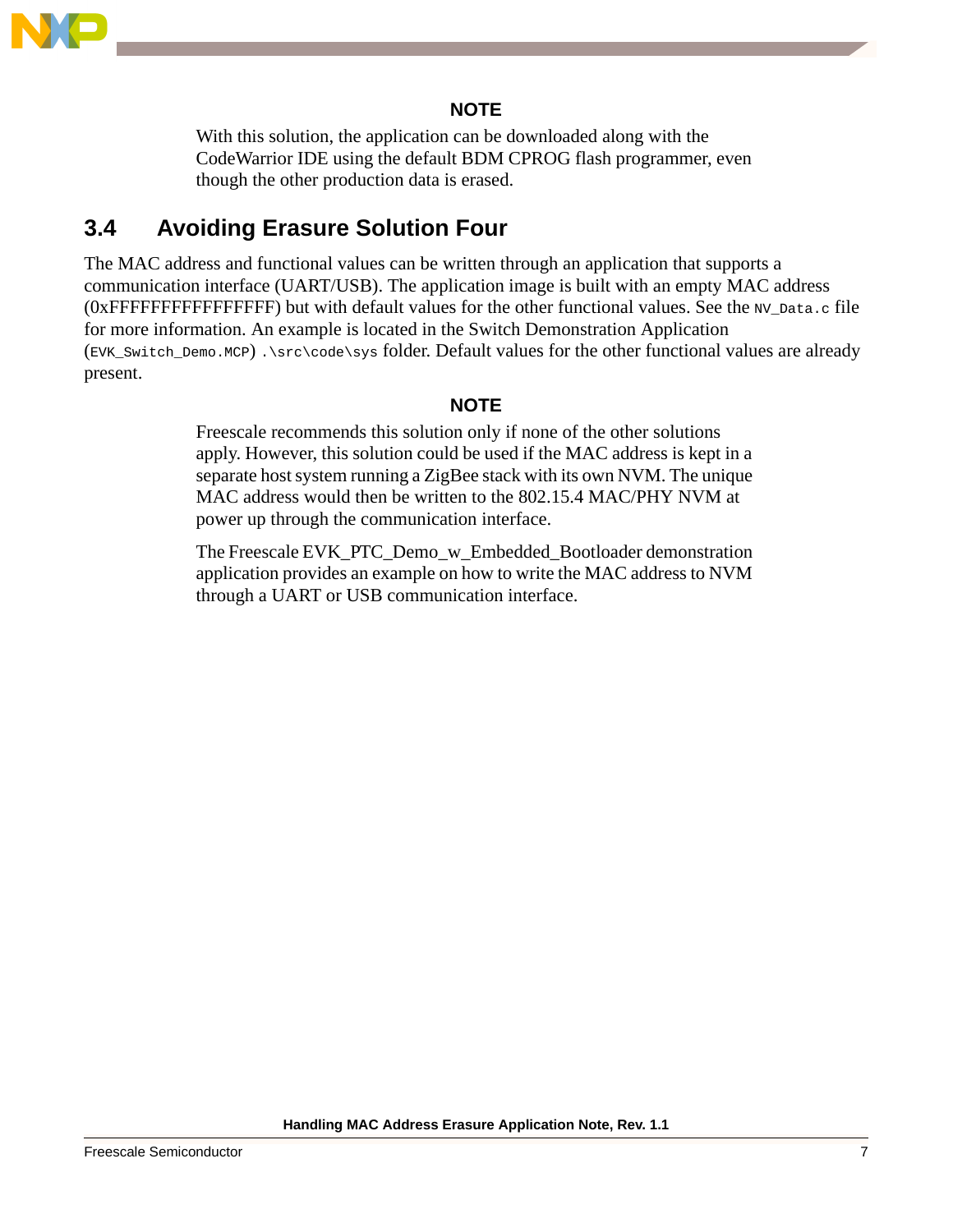

# <span id="page-7-0"></span>**4 Restoring MAC Information**

This section describes the recommended solution to restore the MAC address should it be erased. Freescale recommends using the following restoration solution to restore the erased MAC address, Functional Values and hardware name. Other production data is lost and cannot be restored.

This solution demonstrates the use of the Freescale Embedded Bootloader (part of the Freescale Test Tool). Users have the option to use the BDM interface (where users can use the application they need) or the UART or USB interface. The NVM can be configured by restoring the MAC address. The MAC address is printed on a label on the back of the board.

## **4.1 Performing the MAC Restoration**

The MAC Restoration Solution uses the Freescale Embedded Bootloader (part of the Freescale Test Tool) along with the communications interface required by the user. (BDM, UART, or USB) If using the BDM, any application that is compliant with the Freescale 802.15.4 NVM layout can be used. If using the UART or USB, only the EVK\_PTC\_Demo\_w\_Embedded\_Bootloader can be used. The actual application users want to run can be uploaded afterwards by following the standard upload procedure.

The Embedded Bootloader can be restored should it be erased by following the steps in the *802.15.4/ZigBee Embedded Bootloader Reference Manual*, 802154EBRM.

To perform the MAC Restoration, perform the following steps.

- 1. Connect the P&E Multilink BDM debugger to the BDM port or attach the appropriate cable from a PC to the UART or USB port on the target board.
- 2. Launch the Freescale Test Tool. The Test Tool window appears as shown in [Figure 3](#page-8-0).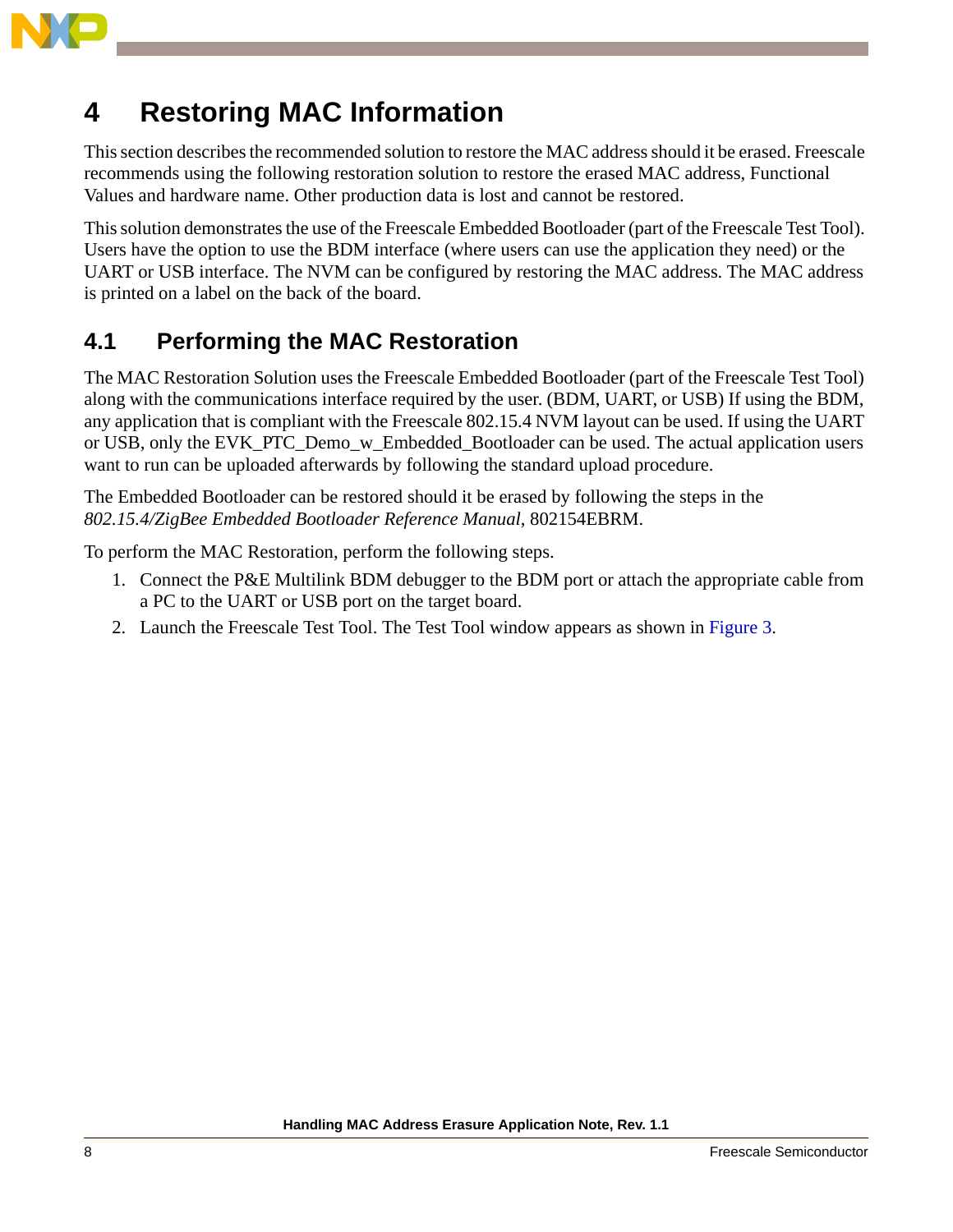



**Figure 3. Test Tool Window**

<span id="page-8-0"></span>3. The devices must be added manually. From the Tools menu as shown in [Figure 3](#page-8-0), select Communication Settings. The List of Devices window appears as shown in [Figure 4](#page-8-1).

| <b>List of Devices</b> |                              |                | $\vert x \vert$ |
|------------------------|------------------------------|----------------|-----------------|
| Name<br>an na          | Location<br><b>SPORTHWAY</b> | Type<br>maroza | Add Internal    |
|                        |                              |                | Add External    |
|                        |                              |                | Remove          |
|                        |                              |                | Settings        |
|                        |                              |                | Rename          |
|                        |                              |                | Disable         |
|                        |                              |                | Move Up         |
|                        |                              |                | Move Down       |
|                        |                              |                | Close           |

**Figure 4. List of Devices Window**

<span id="page-8-1"></span>4. Click on the Add Internal button. The Device Settings windows appears as shown in [Figure 5](#page-9-0).

#### **Handling MAC Address Erasure Application Note, Rev. 1.1**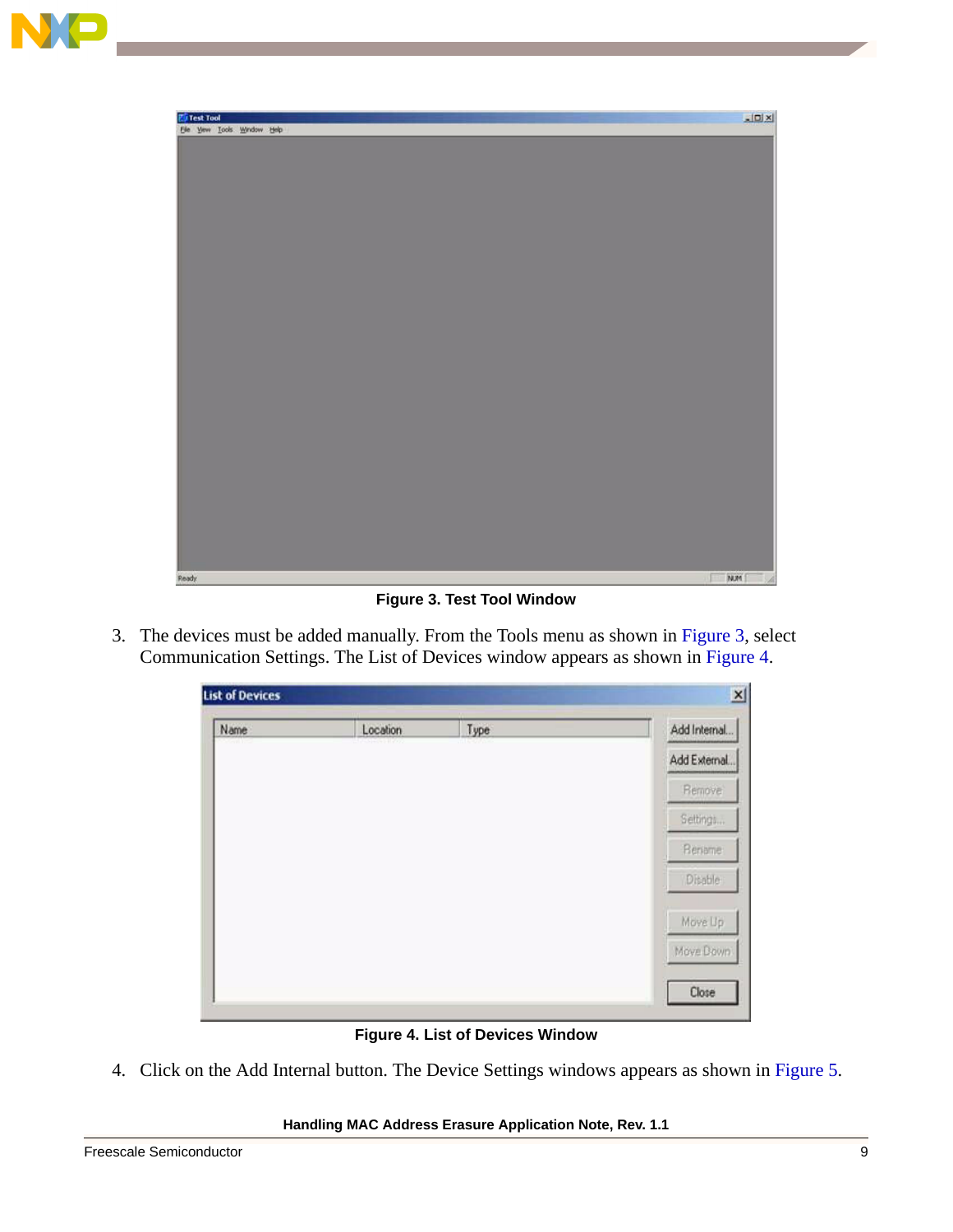

| C Serial:<br>Comport:    | COM1              | $\mathbf{r}$  |  |
|--------------------------|-------------------|---------------|--|
| Baudrate:                | 19200             | ×             |  |
| C USB - BDM<br>BDM Type: |                   | E             |  |
| WinSocket:               |                   |               |  |
| Address:                 | $10.172.98,103$ - |               |  |
| Port:                    | 1241              | $\mathcal{P}$ |  |

**Figure 5. Device Settings**

<span id="page-9-0"></span>5. If using the BDM, select the USB-BDM option. If using the USB or UART connection, select the correct Comport and Baud Rate (default is 19,200). Then click the OK button. If using the BDM, the List of Devices window appears as shown in Figure 6. If using the USB or UART, the List of Devices window appears as shown in [Figure 7](#page-10-0).

| Name             | Location | Type           | Add Internal |
|------------------|----------|----------------|--------------|
| ZigBee BDM [USB] | 10000    | USB BDM Device | Add External |
|                  |          |                | Remove       |
|                  |          |                | Settings     |
|                  |          |                | Rename       |
|                  |          |                | Disable      |
|                  |          |                | Move Up      |
|                  |          |                | Move Down    |
|                  |          |                | Close        |

**Figure 6. List of Devices Window (BDM)**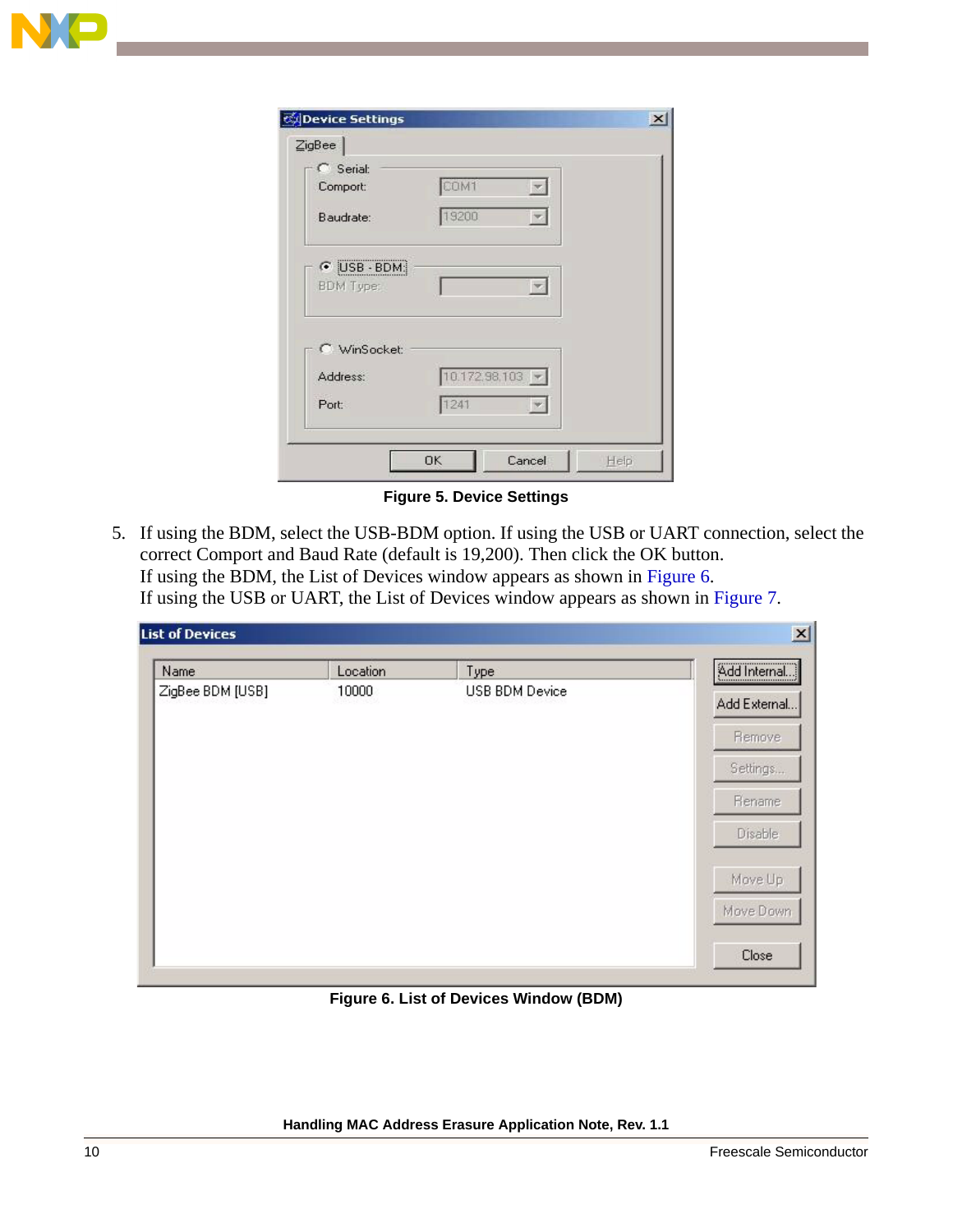| Name                | Location | Type          | Add Internal   |
|---------------------|----------|---------------|----------------|
| ZigBee COM1 [19200] | 10001    | ZigBee Device | Add External   |
|                     |          |               | Remove         |
|                     |          |               | Settings       |
|                     |          |               | Rename         |
|                     |          |               | <b>Disable</b> |
|                     |          |               | Move Up        |
|                     |          |               | Move Down      |
|                     |          |               | Close          |

**Figure 7. List of Devices Window (USB or UART)**

- <span id="page-10-0"></span>6. Click the Close button.
- 7. From the Test Tool window, click on View, then click on Embedded Bootloader. If using the BDM, the Select Device window appears as shown in Figure 8. If using the USB or UART, the Select Device window appears as shown in [Figure 9](#page-11-0).

| <b>Select Device</b> |          |                | $\mathbf{x}$ |
|----------------------|----------|----------------|--------------|
| Name                 | Location | Type           | <b>OK</b>    |
| ZigBee BDM [USB]     | :10000   | USB BDM Device | Cancel       |
|                      |          |                |              |
|                      |          |                |              |
|                      |          |                |              |
|                      |          |                |              |
|                      |          |                |              |
|                      |          |                |              |

**Figure 8. Select Devices Window (BDM)**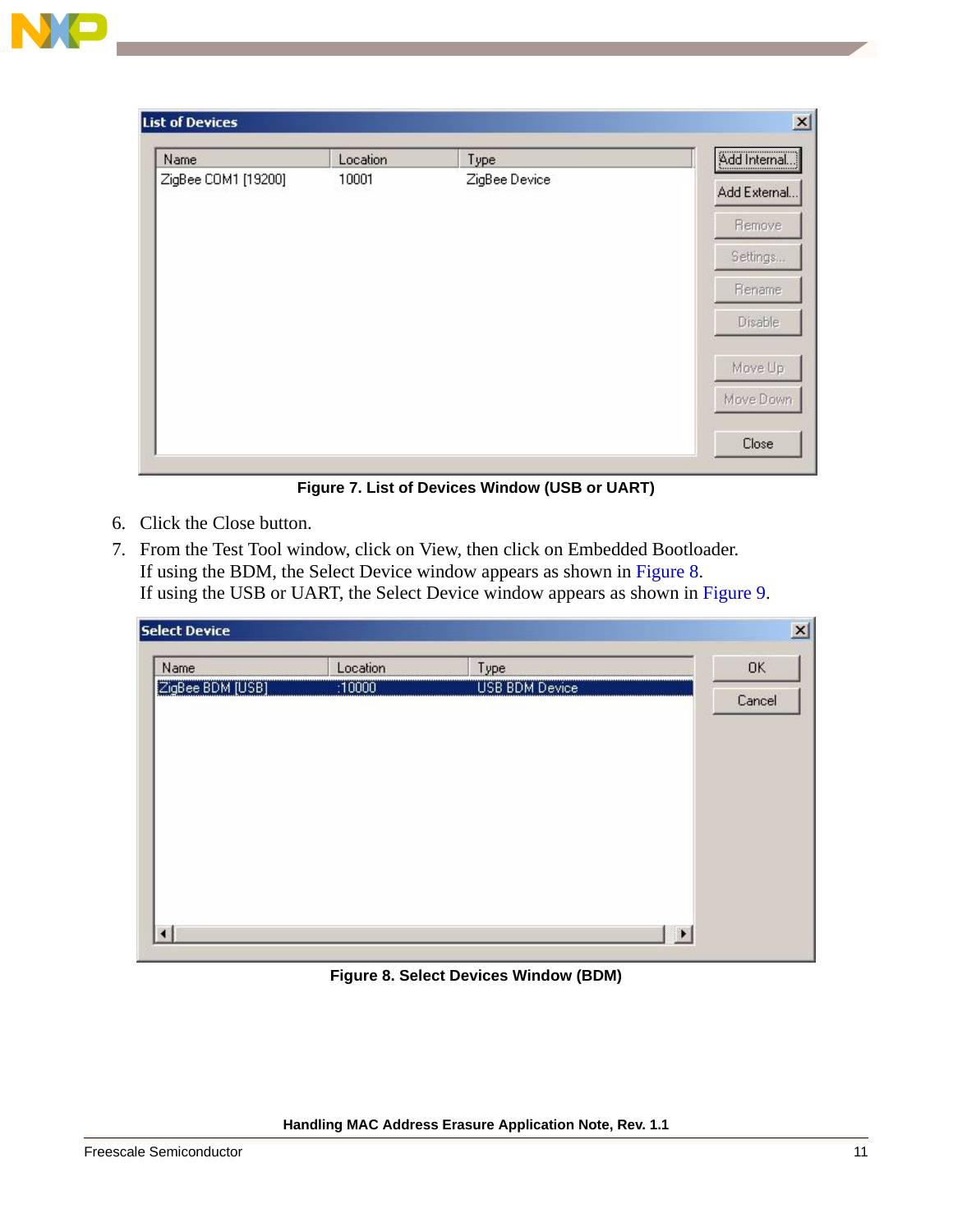| Name                | Location                 | Type          | <b>OK</b>      |
|---------------------|--------------------------|---------------|----------------|
| ZigBee COM1 [19200] | :10001<br>Antonio de Viv | ZigBee Device | Cancel         |
| $\lvert$            |                          |               | $\blacksquare$ |

**Figure 9. Select Devices Window (USB or UART)**

- <span id="page-11-0"></span>8. Highlight the appropriate device, then click on the OK button.
- 9. The system tries to detect the board type by reading the hardware name from the NVM through the chosen interface. If the MAC address is erased, the hardware name is also missing and the detection fails. The Board Type window appears as shown in [Figure 10.](#page-11-1)

| <b>Board Type</b> |                                  |
|-------------------|----------------------------------|
|                   | Can't detect Board type,         |
|                   | please select in the list below: |
|                   |                                  |
|                   |                                  |
|                   |                                  |

**Figure 10. Board Type Not Found**

<span id="page-11-1"></span>10. Select a board from the list as shown in [Figure 11](#page-12-0) and then click on the OK button.

Valid board/hardware names are as follows (See the label on board):

The current valid evaluation boards are:

- 13192-EVB (DIG528)
- 13192-SARD (DIG536)
- AXM0308C
- 13213-NCB
- 13213-SRB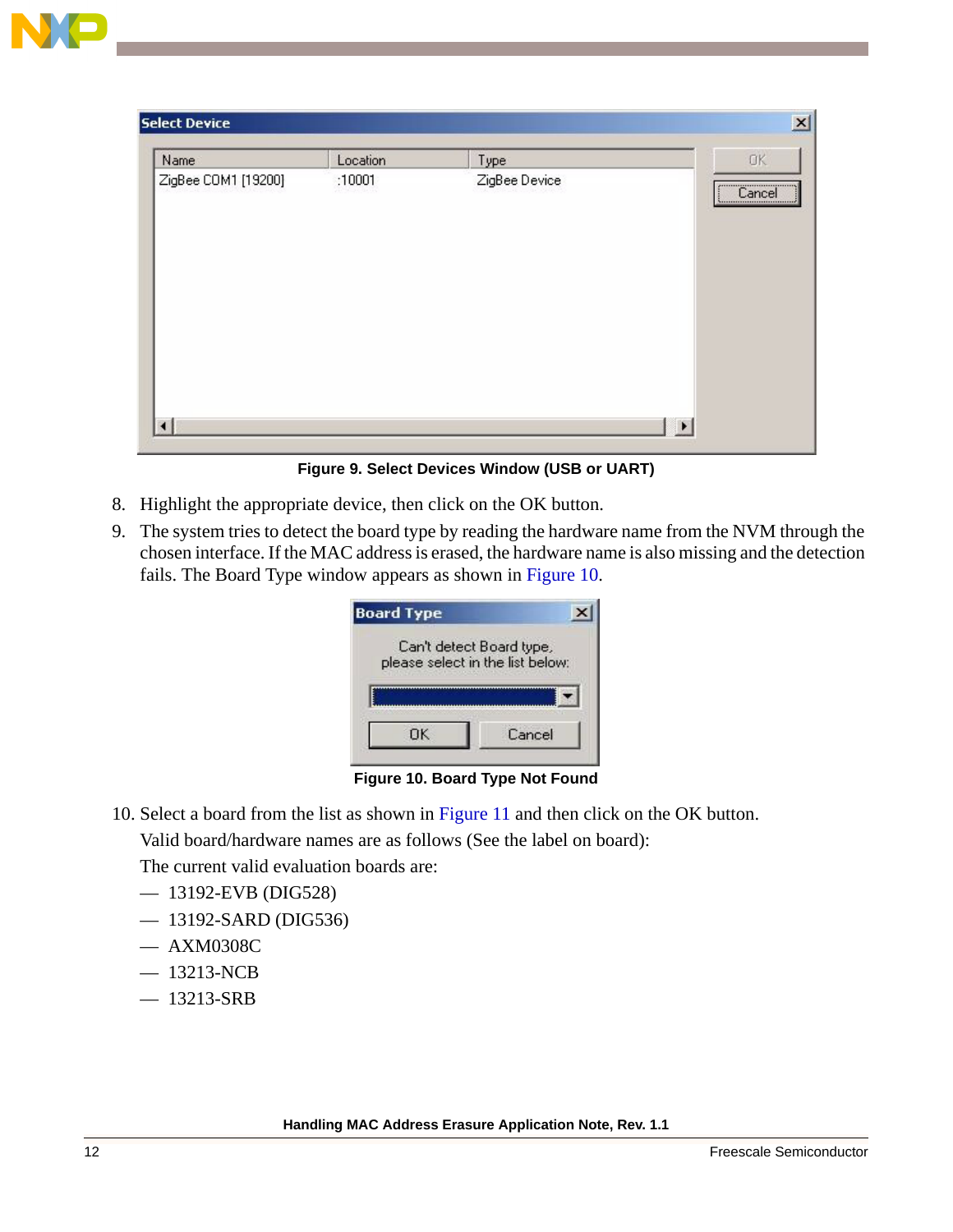

| Can't detect Board type,<br>please select in the list below: |  |
|--------------------------------------------------------------|--|
| 13192-SARD (DIG536)                                          |  |
| Cancel                                                       |  |
|                                                              |  |

**Figure 11. Board Type Selected**

<span id="page-12-0"></span>11. Choose the Erase Production Data (get production data from firmware) option located in the Optional Firmware upload settings area of the Embedded Bootloader window as shown in Figure 12. The functional values are restored with the values found in the application file.

| Test Tool - Embedded Bootloader - ZigBee BDM [USB] - [Embedded Bootloader - Zigbee BDM [USB]]                                      | $ \Box$ $\times$ |
|------------------------------------------------------------------------------------------------------------------------------------|------------------|
| View Tools Window Help<br>File                                                                                                     | $   \times$      |
| File Tools Help                                                                                                                    |                  |
| Optional Firmware upload settings:                                                                                                 |                  |
| Skip flash erase<br>п                                                                                                              |                  |
| Erase production data (get production data from firmware file)<br>⊽                                                                |                  |
| Do not reset after upload                                                                                                          |                  |
| Skip firmware checksum verification                                                                                                | Default          |
| Flash Section:                                                                                                                     |                  |
| Upload<br><b>Application Files</b>                                                                                                 |                  |
| EVK_PTC_Demo_w_Embedded_Bootloader_V202_13192_SARD_EVB<br>NV-RAM Info<br>EVK_Switch_Demo_w_Embedded_Bootloader_V202_13192_SARD_EVB |                  |
| EVK_Wireless_UART_w_Embedded_Bootloader_V202_13192_SARD_EVB                                                                        |                  |
| lighting_demo_controller_13192_EVB_loader<br>lighting_demo_device_13192_EVB_loader                                                 |                  |
| per_dut_13192_EVB_loader                                                                                                           |                  |
| per_ideal_13192_EVB_loader                                                                                                         |                  |
| range_demo_plus_rx_13192_EVB_loader<br>range_demo_plus_tx_13192_EVB_loader                                                         |                  |
| TestModeApp_13192_EVB_loader                                                                                                       |                  |
| wireless_uart_13192_EVB_loader                                                                                                     |                  |
| Upload progress: <b>The Bulletin Contains the Bulletin</b>                                                                         |                  |
| Programming device                                                                                                                 |                  |
| Ready                                                                                                                              | NUM              |

**Figure 12. Test Tool (Embedded Bootloader Window)**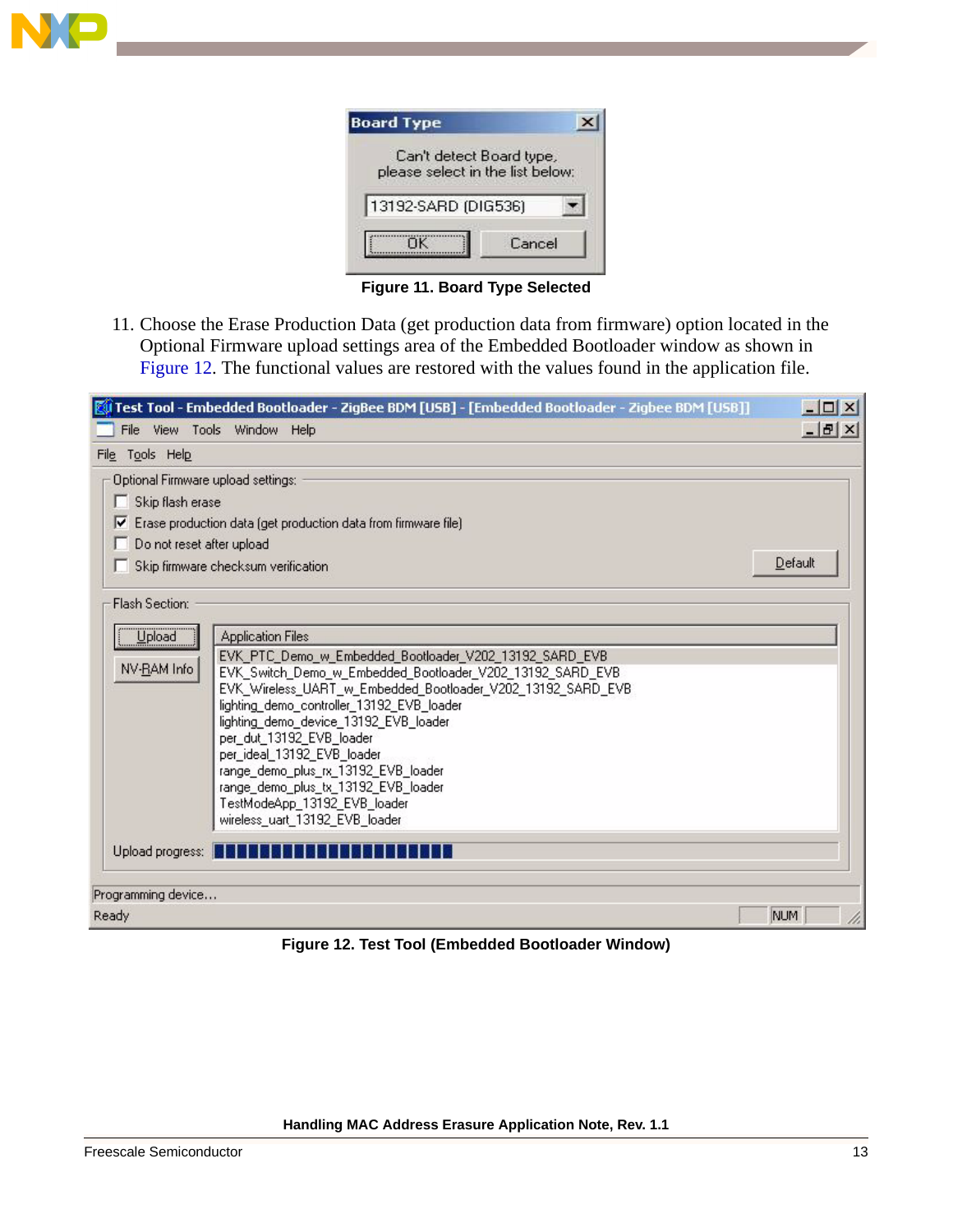

#### **NOTE**

In Step [12](#page-13-0), if using the UART or USB, users must select the EVK\_PTC\_Demo\_w\_Embedded\_Bootloader.

If using the BDM, users can select any application.

- <span id="page-13-0"></span>12. In the Flash Section of the Embedded Bootloader window, select the appropriate application to run then click on the Upload button. Users can also click on the lower of the two Tools options from the menu as shown in Figure 12, then click on Upload and browse for the appropriate application to run. The application will then begin to upload. Wait for the application to be completely uploaded to the board before performing the next step.
- 13. Deselect the Erase Production Data (get production data from firmware) option located in the Optional Firmware upload settings area of the Embedded Bootloader window.
- 14. Click the NV-RAM Info button to open the NV-RAM section. The NV-RAM window appears as shown in [Figure 13.](#page-14-0)
- 15. Click the Load from NV-RAM button to readout all NVM parameters. The NV-RAM parameters are read.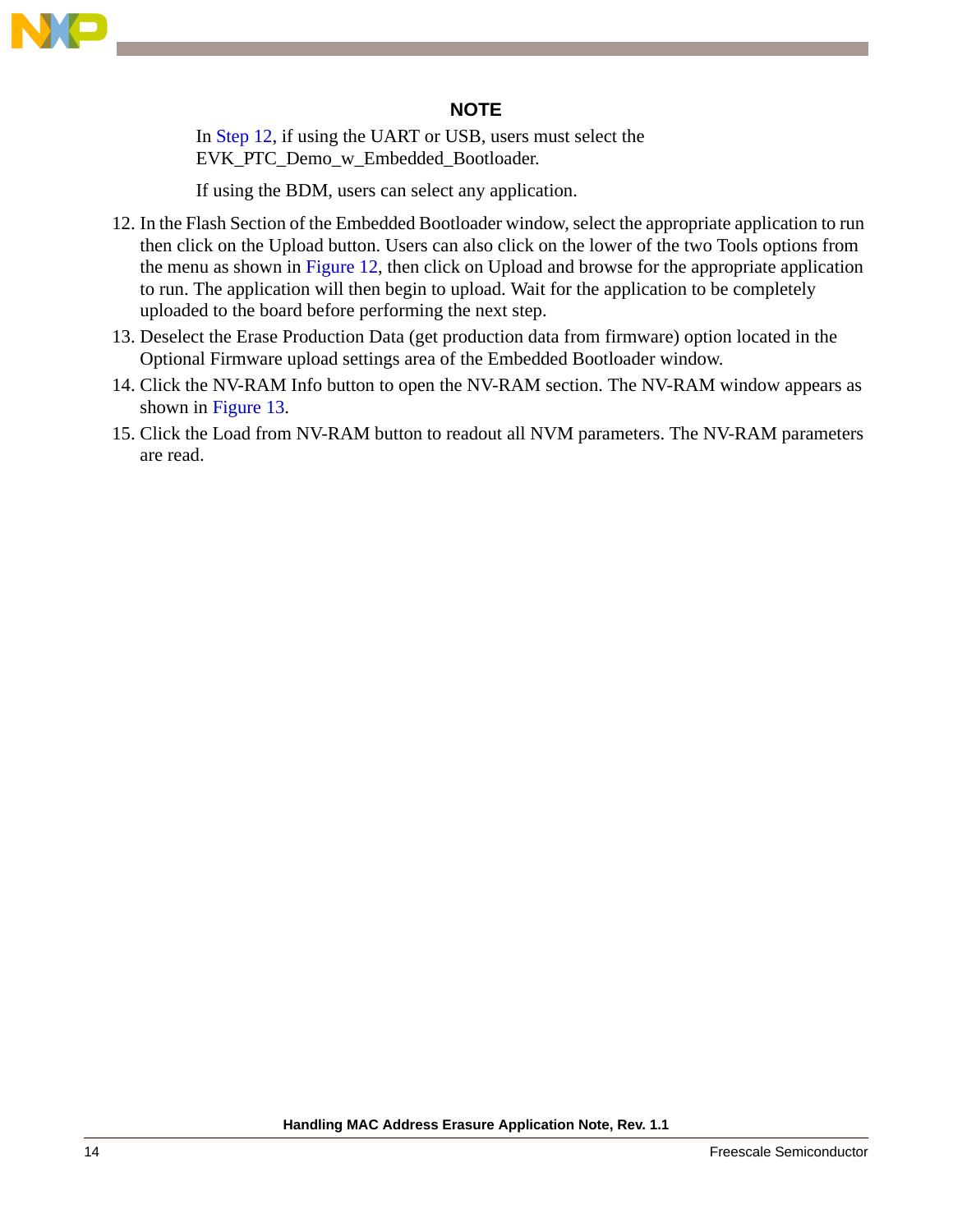

|                                                |                                                                                           | FS EB. 13213 V5.32 Jan 17 2006 08:51:45 |                                            |                                |                                                                                            |
|------------------------------------------------|-------------------------------------------------------------------------------------------|-----------------------------------------|--------------------------------------------|--------------------------------|--------------------------------------------------------------------------------------------|
| System Configuration Information               |                                                                                           |                                         |                                            |                                | Load from NV-RAM                                                                           |
| Copyright:                                     | (c) Copyright 2004 Freescale Inc. All rights reserved                                     |                                         |                                            |                                |                                                                                            |
| Firmware Label:<br><b>MAC</b> Version:         | DB Label: Freescale 802.15.4 V. 1063T<br>MAC FFD V1063T Build: Jan 04 2006 09:15:44       |                                         |                                            |                                | Save to NV-RAM                                                                             |
| PHY Version:                                   | PHY TOROWP V1063T Build: Jan 04 2006 09:18:55                                             |                                         |                                            |                                | Load from File                                                                             |
| Target Version:<br>Bootloader Version:         | PTC Demo Ver 2.02d Build: Jan 26 2006 15:25:20<br>FS EB. 13213 V5.32 Jan 17 2006 08:51:45 |                                         |                                            |                                |                                                                                            |
| NVM-RAM Version:                               | 0x0004                                                                                    |                                         |                                            |                                | Save to File                                                                               |
| <b>MCU Manufacture:</b><br><b>MCU</b> Version: | 0x00<br>Application Specific Section >><br>0x02                                           |                                         |                                            | Close NV-RAM                   |                                                                                            |
| Clock Related Configuration Values             |                                                                                           |                                         | <b>MAC Address &amp; Functional Values</b> |                                |                                                                                            |
| System Bus Frequency:                          | $0x10 \div$                                                                               |                                         | <b>MAC Address:</b>                        | 0xFFFFFFFFFFFFFFFF             |                                                                                            |
| Clock Out Setting:                             | $\frac{3}{100}$<br>0x7E85                                                                 |                                         | Antenna Select                             | $\frac{1000}{1000}$<br>0x01    |                                                                                            |
| <b>HF Calibration:</b>                         | 큷<br>0x968D                                                                               |                                         | Sleep Mode Enable:                         | $0x00 \div$                    |                                                                                            |
| Crystal Trim & Bias:                           | 공<br>0x7E85                                                                               |                                         |                                            |                                |                                                                                            |
| ICG Module                                     |                                                                                           |                                         | Production Specific Information            |                                |                                                                                            |
| ICGC1:                                         | $\frac{1}{\sqrt{2}}$<br>0x18                                                              |                                         | HW Name Revision:                          |                                |                                                                                            |
| ICGC2:                                         | 0x20 $\div$                                                                               |                                         | Serial Number:                             | <b>OxFFFFFFFFFFFFFFFFFFFFF</b> |                                                                                            |
| Self Clocked Filter Value                      |                                                                                           |                                         |                                            |                                |                                                                                            |
| ICGFLTU:                                       | $\frac{1}{2}$<br>0x02                                                                     |                                         | Production Site:                           | <b>OxFFFF</b>                  |                                                                                            |
| ICGFLTL:                                       | $0x40$ $\div$                                                                             |                                         | Contry Code:                               | $0xFF$ $\Rightarrow$           |                                                                                            |
| <b>UART Baud Rate</b>                          |                                                                                           |                                         |                                            |                                |                                                                                            |
| SCI1BDH:                                       | $\frac{1}{2}$<br>0x00                                                                     |                                         | Production Week Code:                      | ÷<br>OxFF                      |                                                                                            |
| SCI1BDL:                                       | 공<br>0x34                                                                                 |                                         | Production Year Code:                      | ÷<br>0xFF                      |                                                                                            |
| <b>RF</b> Settings                             |                                                                                           |                                         |                                            |                                |                                                                                            |
| PA Level:                                      | 0xBC                                                                                      |                                         |                                            |                                | Channel PA { 11 - 18: BC BC BC BC BC BC BC BC BC<br>19 - 26: BC BC BC BC BC BC BC BC BC BC |
| Channel Select:                                | 0x0C                                                                                      |                                         |                                            |                                |                                                                                            |

**Figure 13. NV-RAM Window After Loading from NV-RAM**

- <span id="page-14-0"></span>16. Enter the MAC address as it is shown on the label on the back of the board into the MAC Address field.
- 17. Enter a valid hardware name into the HW Name Revision field. This information allows the system to detect the board type on subsequent start ups.
	- (See valid board/hardware names shown in Step 10.)
- 18. When finished, click the Save to NV-RAM button to flash the NVM.

The MAC address and Functional Values and the Hardware Name Revision are now restored (as shown in [Figure 2\)](#page-3-0) and another application can be uploaded by following the normal upload procedures or the current application can be restarted.